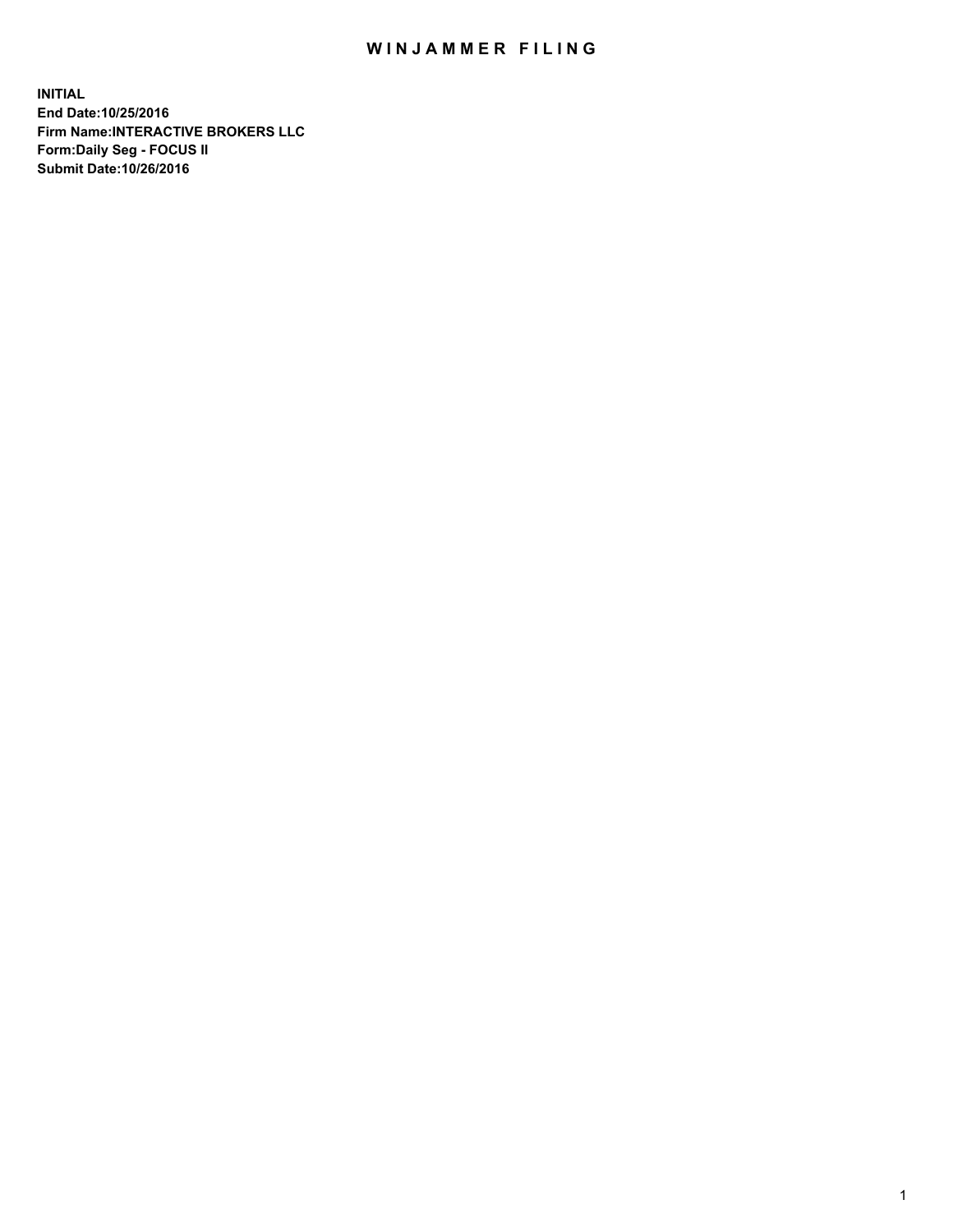## **INITIAL End Date:10/25/2016 Firm Name:INTERACTIVE BROKERS LLC Form:Daily Seg - FOCUS II Submit Date:10/26/2016 Daily Segregation - Cover Page**

| Name of Company<br><b>Contact Name</b><br><b>Contact Phone Number</b><br><b>Contact Email Address</b>                                                                                                                                                                                                                          | <b>INTERACTIVE BROKERS LLC</b><br>James Menicucci<br>203-618-8085<br><u>jmenicucci@interactivebrokers.c</u><br>om |
|--------------------------------------------------------------------------------------------------------------------------------------------------------------------------------------------------------------------------------------------------------------------------------------------------------------------------------|-------------------------------------------------------------------------------------------------------------------|
| FCM's Customer Segregated Funds Residual Interest Target (choose one):<br>a. Minimum dollar amount: ; or<br>b. Minimum percentage of customer segregated funds required:%; or<br>c. Dollar amount range between: and; or<br>d. Percentage range of customer segregated funds required between:% and%.                          | $\overline{\mathbf{0}}$<br>0<br>155,000,000 245,000,000<br>0 <sub>0</sub>                                         |
| FCM's Customer Secured Amount Funds Residual Interest Target (choose one):<br>a. Minimum dollar amount: ; or<br>b. Minimum percentage of customer secured funds required:%; or<br>c. Dollar amount range between: and; or<br>d. Percentage range of customer secured funds required between:% and%.                            | $\overline{\mathbf{0}}$<br>$\overline{\mathbf{0}}$<br>80,000,000 120,000,000<br>00                                |
| FCM's Cleared Swaps Customer Collateral Residual Interest Target (choose one):<br>a. Minimum dollar amount: ; or<br>b. Minimum percentage of cleared swaps customer collateral required:% ; or<br>c. Dollar amount range between: and; or<br>d. Percentage range of cleared swaps customer collateral required between:% and%. | $\overline{\mathbf{0}}$<br>$\overline{\mathbf{0}}$<br>0 <sub>0</sub><br><u>00</u>                                 |

Attach supporting documents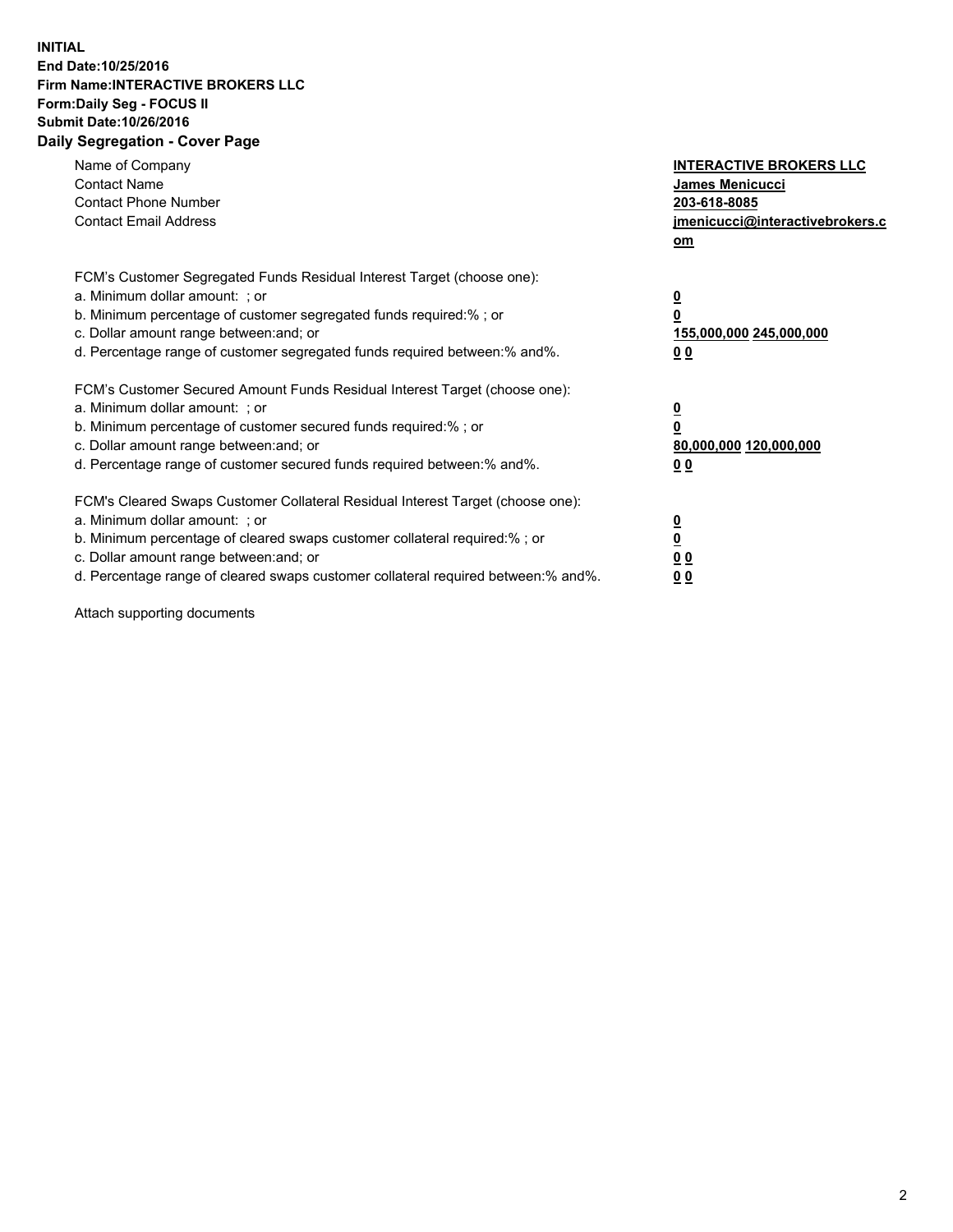## **INITIAL End Date:10/25/2016 Firm Name:INTERACTIVE BROKERS LLC Form:Daily Seg - FOCUS II Submit Date:10/26/2016 Daily Segregation - Secured Amounts**

|     | Dany Ocgregation - Occarea Annoants                                                                        |                                  |
|-----|------------------------------------------------------------------------------------------------------------|----------------------------------|
|     | Foreign Futures and Foreign Options Secured Amounts                                                        |                                  |
|     | Amount required to be set aside pursuant to law, rule or regulation of a foreign                           | $0$ [7305]                       |
|     | government or a rule of a self-regulatory organization authorized thereunder                               |                                  |
| 1.  | Net ledger balance - Foreign Futures and Foreign Option Trading - All Customers                            |                                  |
|     | A. Cash                                                                                                    | 361, 345, 742 [7315]             |
|     | B. Securities (at market)                                                                                  | $0$ [7317]                       |
| 2.  | Net unrealized profit (loss) in open futures contracts traded on a foreign board of trade                  | 5,739,510 [7325]                 |
| 3.  | Exchange traded options                                                                                    |                                  |
|     | a. Market value of open option contracts purchased on a foreign board of trade                             | 205,647 [7335]                   |
|     | b. Market value of open contracts granted (sold) on a foreign board of trade                               | -58,010 [7337]                   |
| 4.  | Net equity (deficit) (add lines 1.2. and 3.)                                                               | 367,232,889 [7345]               |
| 5.  | Account liquidating to a deficit and account with a debit balances - gross amount                          | 410,620 [7351]                   |
|     | Less: amount offset by customer owned securities                                                           | 0 [7352] 410,620 [7354]          |
| 6.  | Amount required to be set aside as the secured amount - Net Liquidating Equity                             | 367,643,509 [7355]               |
|     | Method (add lines 4 and 5)                                                                                 |                                  |
| 7.  | Greater of amount required to be set aside pursuant to foreign jurisdiction (above) or line                | 367,643,509 [7360]               |
|     | 6.                                                                                                         |                                  |
|     | FUNDS DEPOSITED IN SEPARATE REGULATION 30.7 ACCOUNTS                                                       |                                  |
| 1.  | Cash in banks                                                                                              |                                  |
|     | A. Banks located in the United States                                                                      | 1,321,875 [7500]                 |
|     | B. Other banks qualified under Regulation 30.7                                                             | 0 [7520] 1,321,875 [7530]        |
| 2.  | Securities                                                                                                 |                                  |
|     | A. In safekeeping with banks located in the United States                                                  | 421,715,435 [7540]               |
|     | B. In safekeeping with other banks qualified under Regulation 30.7                                         | 0 [7560] 421,715,435 [7570]      |
| 3.  | Equities with registered futures commission merchants                                                      |                                  |
|     | A. Cash                                                                                                    | $0$ [7580]                       |
|     | <b>B.</b> Securities                                                                                       | $0$ [7590]                       |
|     | C. Unrealized gain (loss) on open futures contracts                                                        | $0$ [7600]                       |
|     | D. Value of long option contracts                                                                          | $0$ [7610]                       |
|     | E. Value of short option contracts                                                                         | 0 [7615] 0 [7620]                |
| 4.  | Amounts held by clearing organizations of foreign boards of trade                                          |                                  |
|     | A. Cash                                                                                                    | $0$ [7640]                       |
|     | <b>B.</b> Securities                                                                                       | $0$ [7650]                       |
|     | C. Amount due to (from) clearing organization - daily variation                                            | $0$ [7660]                       |
|     | D. Value of long option contracts                                                                          | $0$ [7670]                       |
|     | E. Value of short option contracts                                                                         | 0 [7675] 0 [7680]                |
| 5.  | Amounts held by members of foreign boards of trade                                                         |                                  |
|     | A. Cash                                                                                                    | 56,577,802 [7700]                |
|     | <b>B.</b> Securities                                                                                       | $0$ [7710]                       |
|     | C. Unrealized gain (loss) on open futures contracts                                                        | 6,807,081 [7720]                 |
|     | D. Value of long option contracts                                                                          | 205,644 [7730]                   |
|     | E. Value of short option contracts                                                                         | -58,008 [7735] 63,532,519 [7740] |
| 6.  | Amounts with other depositories designated by a foreign board of trade                                     | 0 [7760]                         |
| 7.  | Segregated funds on hand                                                                                   | $0$ [7765]                       |
| 8.  | Total funds in separate section 30.7 accounts                                                              | 486,569,829 [7770]               |
| 9.  | Excess (deficiency) Set Aside for Secured Amount (subtract line 7 Secured Statement<br>Page 1 from Line 8) | 118,926,320 [7380]               |
| 10. | Management Target Amount for Excess funds in separate section 30.7 accounts                                | 80,000,000 [7780]                |
| 11. | Excess (deficiency) funds in separate 30.7 accounts over (under) Management Target                         | 38,926,320 [7785]                |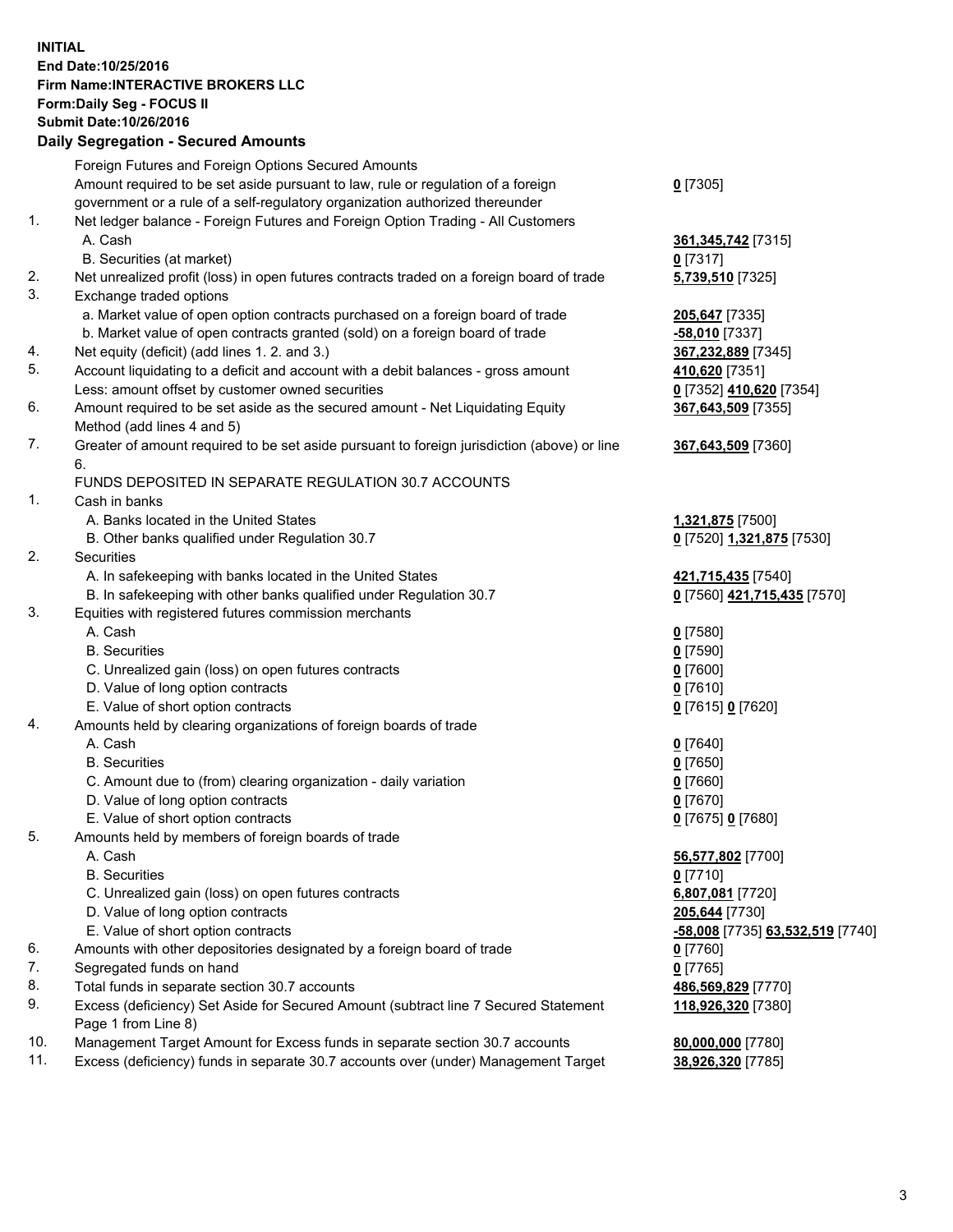**INITIAL End Date:10/25/2016 Firm Name:INTERACTIVE BROKERS LLC Form:Daily Seg - FOCUS II Submit Date:10/26/2016 Daily Segregation - Segregation Statement** SEGREGATION REQUIREMENTS(Section 4d(2) of the CEAct) 1. Net ledger balance A. Cash **3,065,702,133** [7010] B. Securities (at market) **0** [7020] 2. Net unrealized profit (loss) in open futures contracts traded on a contract market **27,028,369** [7030] 3. Exchange traded options A. Add market value of open option contracts purchased on a contract market **125,142,367** [7032] B. Deduct market value of open option contracts granted (sold) on a contract market **-180,638,378** [7033] 4. Net equity (deficit) (add lines 1, 2 and 3) **3,037,234,491** [7040] 5. Accounts liquidating to a deficit and accounts with debit balances - gross amount **59,470** [7045] Less: amount offset by customer securities **0** [7047] **59,470** [7050] 6. Amount required to be segregated (add lines 4 and 5) **3,037,293,961** [7060] FUNDS IN SEGREGATED ACCOUNTS 7. Deposited in segregated funds bank accounts A. Cash **124,599,586** [7070] B. Securities representing investments of customers' funds (at market) **1,974,436,334** [7080] C. Securities held for particular customers or option customers in lieu of cash (at market) **0** [7090] 8. Margins on deposit with derivatives clearing organizations of contract markets A. Cash **28,523,829** [7100] B. Securities representing investments of customers' funds (at market) **1,190,998,256** [7110] C. Securities held for particular customers or option customers in lieu of cash (at market) **0** [7120] 9. Net settlement from (to) derivatives clearing organizations of contract markets **4,281,089** [7130] 10. Exchange traded options A. Value of open long option contracts **125,139,901** [7132] B. Value of open short option contracts **-180,635,990** [7133] 11. Net equities with other FCMs A. Net liquidating equity **0** [7140] B. Securities representing investments of customers' funds (at market) **0** [7160] C. Securities held for particular customers or option customers in lieu of cash (at market) **0** [7170] 12. Segregated funds on hand **0** [7150] 13. Total amount in segregation (add lines 7 through 12) **3,267,343,005** [7180] 14. Excess (deficiency) funds in segregation (subtract line 6 from line 13) **230,049,044** [7190] 15. Management Target Amount for Excess funds in segregation **155,000,000** [7194] **75,049,044** [7198]

16. Excess (deficiency) funds in segregation over (under) Management Target Amount Excess